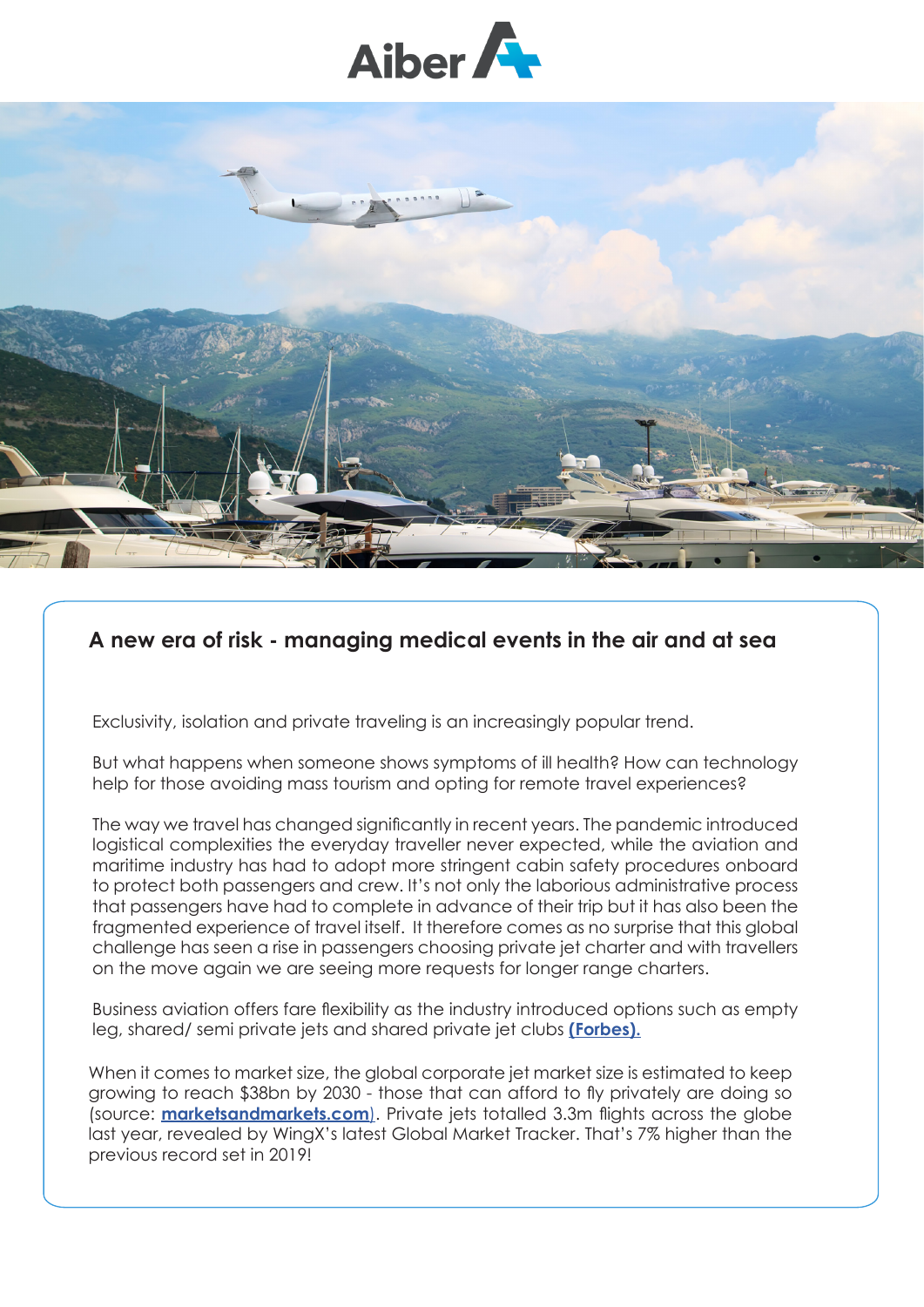Private holidays in remote locations at sea are also on the increase. In maritime, expedition cruising to remote destinations on private vessels is becoming increasingly popular. **Ben Lyons, the Chief Executive Officer of EYOS Expeditions**, commented on the latest trends as well as on the current market's needs:

*"We have seen a 300% increase in the number of trips over the last few years! People travel with EYOS as they want to be able to get away from it all, but that doesn't necessarily mean they want to be out of touch. In the harsh polar environments, we offer our clients safety and reliability, and since the pandemic, expectations around safeguarding personal health have only continued to grow."* 

Isolation and vacation away from the crowds has never been so attractive!

However, despite private charter and remote vacations offering exclusivity and isolation, the risk of communicable disease, including COVID19 is still a very real consideration. So, how do captains on yachts, superyachts and private charters manage incidents of infectious disease and other medical events in such unique environments such as like 30,000 feet in the air or onboard a vessel hours or even days away from shore? Well, the good news is these two markets are now typically investing in technology products to optimise the passenger / guest experience.

To prepare for a medical emergency, vessels and aircrafts typically carry standard medical kit and crew are trained to perform first aid response. Prior to the pandemic, yacht and superyacht captains also had the option to approach nearby cruise ships or vessels if they were far from the shore because these ships are usually equipped with a hospital room and a doctor onboard.

But, with health and wellbeing now being high on everyone's agenda a medical kit or a phone to the medical providers may not always feel like enough provision. Medical emergencies can be even more complicated when the passenger has other health challenges or long term conditions. **Mike Stones, the Group editor at Corporate Jet Investor,** mentioned in his January 2022 newsletter that the new aviation technology revolution is one of the five key factors that will shape the business aviation industry in 2022. The other key factors are strong demand; addressing supply; environmental and social governance (ESG) pressures to demonstrate responsible aviation practices and improving greater regulation in business aviation. Previously, having medical technology onboard may have been purely for insurance purposes but health is playing a more active role than ever before.

**Nick Chubb, Managing Director of maritime innovation agency [Thetius](https://thetius.com/)** talked to us about how the pandemic has impacted maritime management of emergencies. He comments: *"The pandemic has shone a light on the difficulties that come with remotely supporting the medical needs of passengers and seafarers while at sea"* claims Nick. *"But, as with so many pandemic related problems, it has also shone a light on the*  leading role that digital technology can play. We have seen growing demand for *digitally enabled medical support tools in the industry over the last two years."*